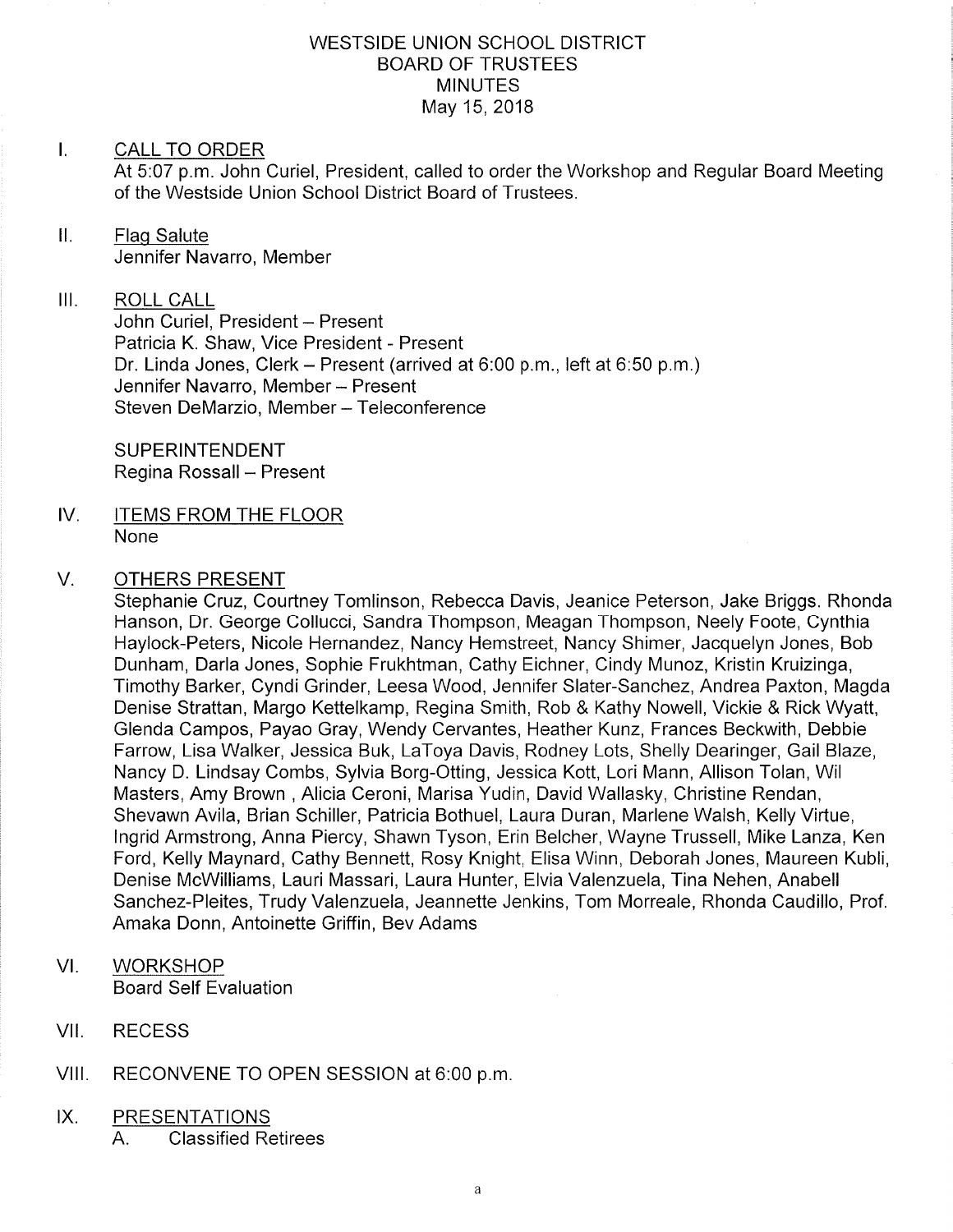Minutes

Regular Board Meeting

May 15, 2018<br>B. Classified Employees of the Year

- X RECESS
- XI RECONVENE TO OPEN SESSION at B:15 p.m

#### xil HEARING SESSION/STAFF REPORTS

- $A<sub>1</sub>$ Board Comments:
	- Jennifer Navarro
	- . Congratulations to our Classified Employees of the Year and thank you for everything that you do. Congratulations to our retirees, you will be missed. My students probably crossed some of your paths.
	- . I visited Joe Walker last week and spent some time in a math class. I will be visiting Cottonwood, Rancho Vista and Gregg Anderson this week.

## Steve DeMarzio.

. Best wishes to our retirees. Congratulations to our Classified Employees of the Year. These people had to be chosen from a highly qualified group of dedicated professionals. So many critical duties are done in front of the scenes as well as behind the scenes. Thank you for all you do for Westside.

# Patricia K. Shaw:

. Congratulations to our retirees.

## John Curiel:

- . Classified staff, thank you for everything that you do. You are the first face that welcomes our students at school and you are the face of calmness. Retirees, thank you for your dedication of service; you are the heartbeat of Westside.
- . Thank you, everyone, for coming this evening. lt was a wonderful evening recognizing our classified staff. Westside is the best district in the Antelope Valley.
- B. Staff Reports:
	- 1. Assistant Superintendent Administrative Services Shawn Cabey
		- a. There is so much knowledge that will be leaving us this year in the classified ranks.
		- b. There is so much caring and heart in our classified staff.
		- c. The May Revise was issued last Friday. There is about 286 million dollars in one-time money that was earmarked for school-site safety.
	-
	- 2. Assistant Superintendent Educational Services Marguerite Johnson<br>a. What a fabulous evening. To our retirees and classified staff, a heartfelt thanks.
		- b. If you have the opportunity to visit the inclusion dream team basketball team games at Hillview, please do so. You can call Hillview for the game schedule.
	- 3. Deputy Superintendent Robert Hughes
		- a. The skill set we are losing will be next to impossible to replace.
		- b. I have the privilege and I appreciate working with both union presidents and groups.
	- c. lt's good to see our classified folks recognized. I had the opportunity to listen to the principals talk about their site employees of the year, we have an incredible group that was recognized this evening. 4. Superintendent - Regina Rossall
	- Mrs. Rossall reviewed the following items with the Trustees: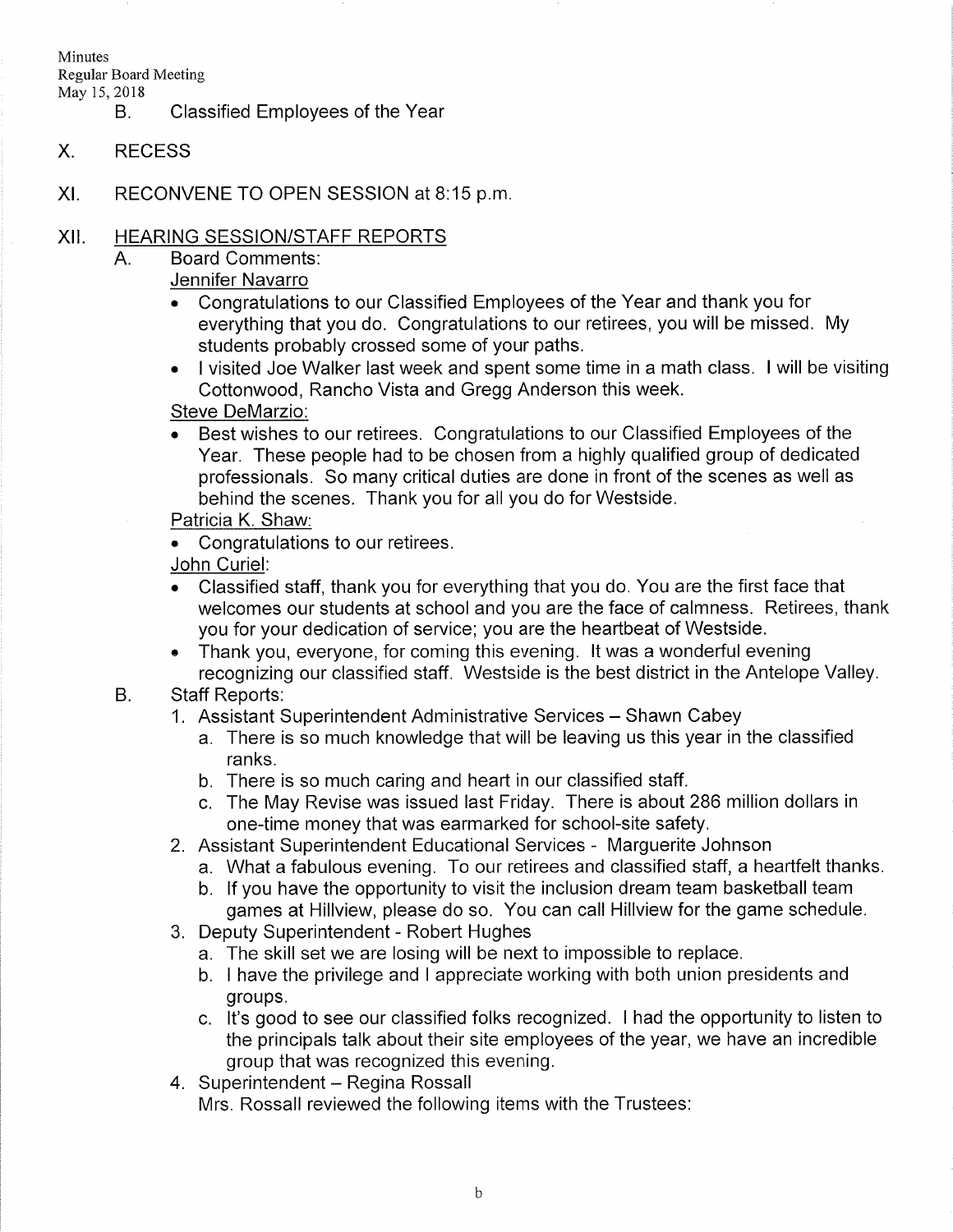- a. California Distinguished School Program Gregg Anderson was recognized as a California Distinguished School. The flag raising ceremony at Gregg Anderson will be on 5125 at B:00 a.m.
- b. I also attended the Inclusion Sports League; we are so appreciative that the Board has helped with our FS program. The players participate with the support of a regular ed student. lt was impressive on many, many levels. We also have a fabulous garden at Hillview that was done by our FS students.
- c. We are also nominating our counseling program for the Golden Bell
- On Thursday, LACOE will be hosting a celebration for Golden Bell winners; Joe d Walker will be recognized.
- At the state level, they have one-time funding for school safety. e
- f. Graduation Schedule
- g. I would like to thank our classified staff who were recognized this evening. We have close to 800 classified staff. They do service for students and staff that is beyond compare. Tonight we saw the tip of the iceberg of our classified staff.
- Congratulations to our retirees, they will be difficult to replace. h
- <sup>I</sup>would like to thank our entire Westside staff for all they did on Friday. All of our staff did everything that they could to make sure our students were safe. At 7:05, we heard that there was an active shooter at Highland High School. lmmediately, all of our schools went into lockdown. At the time the call came out, there was the feeling that this could be a set-up where there could be shooters at other school sites. I can't say enough for everyone pulling together. I appreciate the parents being so orderly and patient as they waited to get their students. Great job by everyone in a very tough circumstance. i.
- We have great respect for both our unions and work very well together. j.

## XIII. PERSONALAPPEARANCES

- A. Westside Union Teachers Association Representative - Bob Dunham, President
- B. California School Employee Association Representative - Jeri Holmes, President
- $C_{\cdot}$ Parent Teachers Association Representative
	- The next NAVC meeting will be on  $5/24 6.30$  p.m.  $8.30$  p.m. at the district office in room 4, everyone is invited to attend.
- WAVE Representative Jennifer Navarro and Robert Hughes D.

## XIV. ITEMS FROM THE FLOOR - Regular Session

- Brian Schiller Crisis communication
- . Stephanie Cruz Questions for the Board as part of an AVC class project
- XV. PUBLIC HEARING None

## XVI. BUSINESS SESSION

- 
- A. Organizational/Governance<br>1. M18-203 Item 1. Approval of the agenda of the Workshop and Regular Board Meeting of May 15,2018, as submitted. The motion was made by Patricia K. Shaw seconded by Jennifer Navarro and carried 410.
- 2. M18-204 Items 2a 2f. The motion was made by Patricia K. Shaw seconded by Jennifer Navarro and carried 4/0 to approve the consent agenda.
	- 2a Minutes of the Regular Meeting on May 1, 2018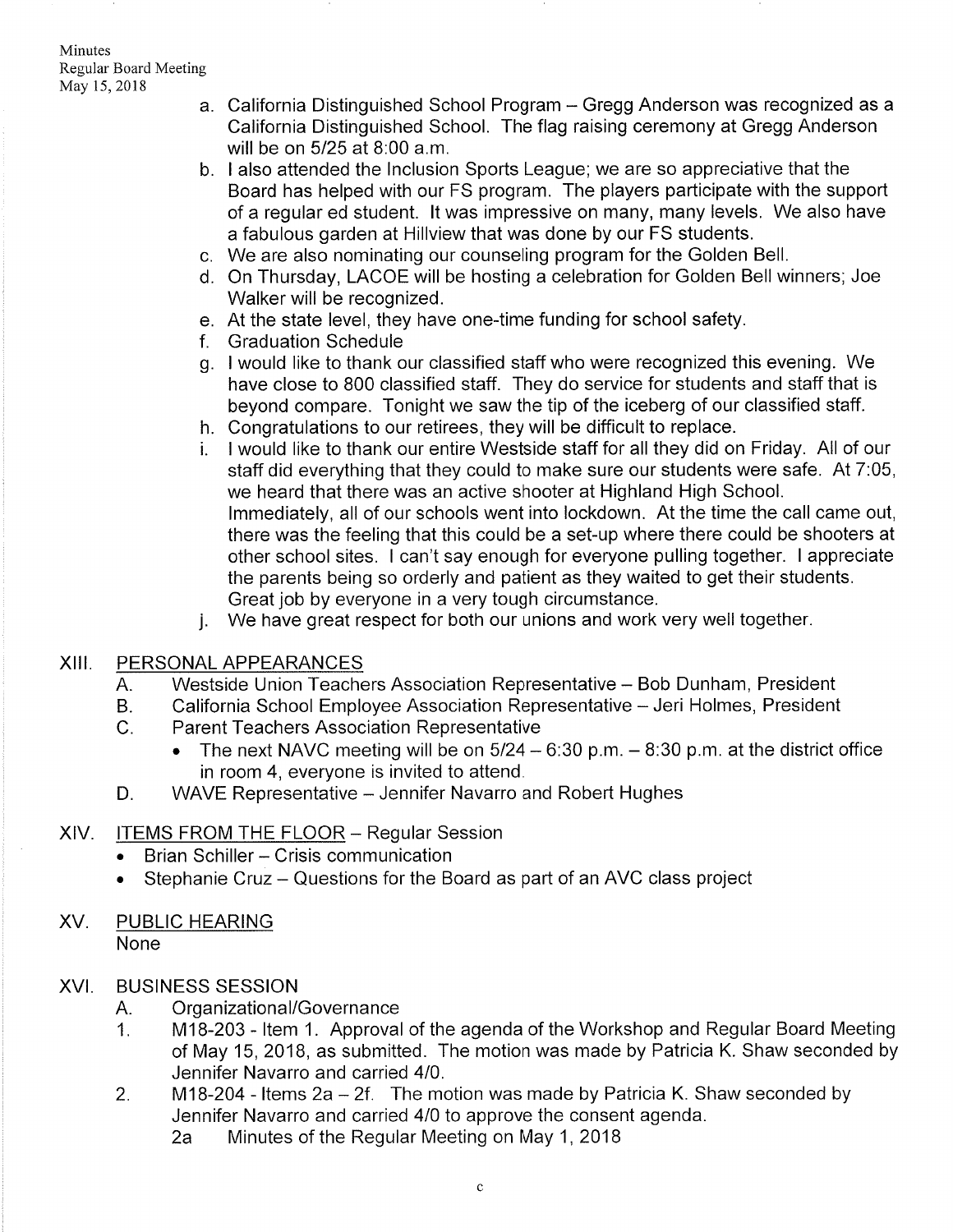Minutes Regular Board Meeting

- May 15, 2018<br>
2b Fundraising Authorization<br>
2c Personnel Report<br>
2d Purchase Orders
	-
	-
	-
	-
	- 2e Consultant/Contract Agreement Schedule<br>2f Conference/Workshop Schedule<br>3. M18-205 Item 3. The motion was made by Patricia K. Shaw seconded by Steve DeMarzio and carried 410 to approve the Board's Self Evaluation.

# XVII. PERSONNEL

- 4. M18-206 ltem 4. The motion was made by Patricia K. Shaw seconded by Jennifer Navarro and carried 410 to approve the Classified Retirement Resolutions:
	- . 18-66, Janet Brown
	- . 18-67, Rhonda Caudillo
	- . 18-68, Russell Reitz
	- . 18-69, Mary Anne Seher
	- . 1B-70, Cynthia Vidinha
	- . 18-71, Frank Word
	- . 18-72, Vickie Wyatt
- M18-207 Item 5. The motion was made by Jennifer Navarro seconded by Patricia K. Shaw and carried 410 to approve Resolution 18-73, Classified Employees Week. 5
- M18-208 ltem 6. The motion was made by Patricia K. Shaw seconded by Jennifer Navarro and carried 410 to approve Resolutions 1B-74 & 1B-75, Recognition of Classified Employees of the Year 6
- M18-209 ltem 7. The motion was made by Patricia K. Shaw seconded by Jennifer Navarro and carried 410 to approve Resolution 18-76, Recognition of Playground Supervisor/Crossing Guard Employee of the Year. 7
- M18-210 Item 8. The motion was made by Patricia K. Shaw seconded by Jennifer Navarro and carried 410 to approve Memorandum of Understanding 18-06, between Westside Union School District and Westside Union Teachers Association: lnstructional Leaders  $8<sub>1</sub>$

# XVIII. BUSINESS

- 9. M18-211 Item 9. The motion was made by Jennifer Navarro seconded by Patricia K. Shaw and carried 410 to approve the second and final reading of the revised Board Policy 3100, Budget
- M18-212 Item 10. The motion was made by Jennifer Navarro seconded by Patricia K. Shaw and carried 410 to approve Resolution 18-77, Continuing Public Hearing on Proposed Community Facilities District 2018-1 10
- XIX. NEW BUSINESS School Site Safety
- XX UNFINISHED BUSINESS None
- XXI. M18-213 The motion was made by Patricia K. Shaw seconded by Jennifer Navarro and carried 410 to adjourn to closed session at B:51 p.m. to consider:
	- a. Conference with Labor Negotiators (Gov't Code 554957.6)